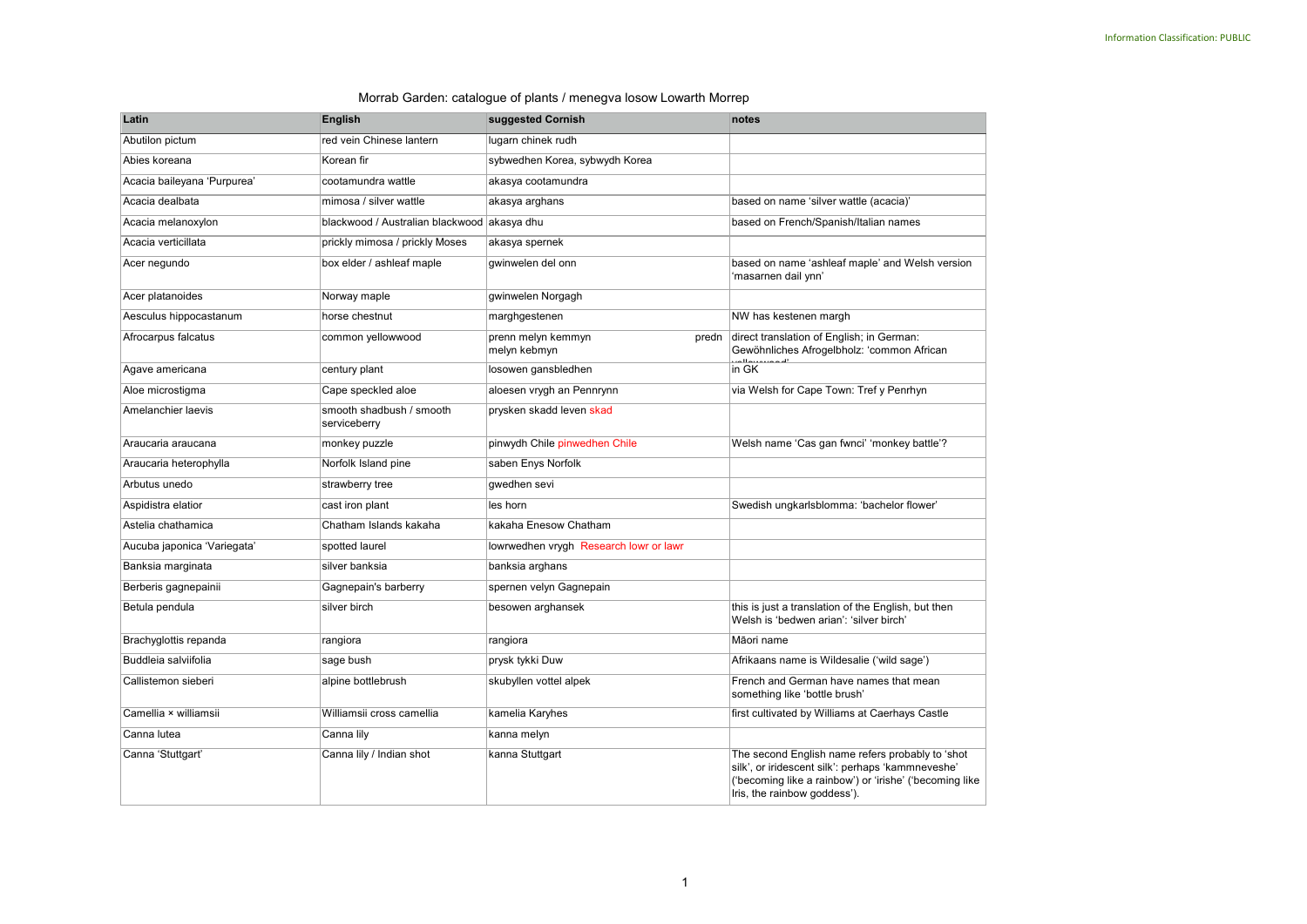| Carpinus betulus            | hornbeam                               | yewbren                                               | NW (Welsh oestrwydden; Breton: faou-put: 'acrid<br>$h$ aach')                                                  |
|-----------------------------|----------------------------------------|-------------------------------------------------------|----------------------------------------------------------------------------------------------------------------|
| Catalpa bignonioides        | indian bean                            | gwedhen pennaskel                                     |                                                                                                                |
| Cedrus atlantica 'Glauca'   | Atlas cedar                            | sedresen an Atlas Research sedresen or<br>kederwedhen | Welsh: Cedrwydden yr Atlas                                                                                     |
| Cercidiphyllum japonicum    | katsura                                | katsura                                               | the Japanese name                                                                                              |
| Cestrum fasciculatum        | early jessamine / red cestrum          | jessamie a-varr / kestrum rudh                        |                                                                                                                |
| Choisya ternata             | Mexican orange                         | choisya Meksiko/Mexico                                |                                                                                                                |
| Chrysolepsis chrysophylla   | golden chestnut                        | kestenen owr                                          |                                                                                                                |
| Clethra barbinervis         | Japanese clethra                       | klethra Japan/Nihon                                   |                                                                                                                |
| Cleyera japonica 'Fortunei' | sakaki                                 | sakaki                                                | the Japanese name                                                                                              |
| Clianthus puniceus          | parrot's beak                          | gelvin kaka / gelvin papinjay                         | also known as 'kaka beak'                                                                                      |
| Cocculus laurifolius        | laurel-leaved snail tree               | gwedhen vulhorn del lowr                              |                                                                                                                |
| Colletia paradoxa           | crucifixion thorn                      | spernen an grows                                      |                                                                                                                |
| Cordyline australis         | cabbage palm                           | palmwedhen dragones                                   |                                                                                                                |
| Corokia × virgata           | twiggy korokia                         | korokia barrek                                        | I have suggested an English name, and then a<br>Cornish translation                                            |
| Cotoneaster microphyllus    | littleleaf cotoneaster                 | kotoneaster del byghan                                | German name for cotoneaster: 'Zwergmispel': 'dwarf<br>medlar', so maybe (following NW) 'meryswedhen<br>vyghan' |
| Cotoneaster salicifolius    | willow-leaved cotoneaster              | kwynnik                                               |                                                                                                                |
| Crinodendron hookerianum    | Chilean lantern tree                   | lugarnwedhen Chile                                    |                                                                                                                |
| Crinum × powellii 'Album'   | swamp lily                             | qwernlili                                             |                                                                                                                |
| Cryptomeria japonica        | Japanese cedar                         | cedresen rudh Japan/Nihon                             |                                                                                                                |
| Cunninghamia lanceolata     | Chinese fir                            | iskypress China                                       |                                                                                                                |
| Cupressus macrocarpa        | Monterey cypress                       | kypressen Monteray kypresen                           |                                                                                                                |
| Dicksonia antarctica        | soft tree fern / tree fern             | redenwedhen vedhal redenwydh medhal                   |                                                                                                                |
| Drimys winteri              | winter's bark                          | rusken Wynter                                         |                                                                                                                |
| Echium pininana             | tree echium / giant viper's<br>bugloss | taves ojyon nader kowrek                              | bugloss = oxtongue = tavas ojyon (NW); eghyon<br>respelt from echium (Gk ἔχιον)                                |
| Elaeagnus pungens           | thorny olive                           | spernik olewdhel                                      |                                                                                                                |
| Equisetum giganteum         | (southern) giant horsetail             | lost margh kowrek (a'n soth)                          | 'lost margh' in GK                                                                                             |
| Eriobotrya japonica         | loquat                                 | lokwat                                                |                                                                                                                |
| Eryngium pandanifolium      | giant sea holly                        | morgelynnen kowrek                                    | 'morgelynnen' in GK, but misspelt 'morgelynen', cf<br>'kelynnen'                                               |
| Euonymus japonicus          | evergreen spindle                      | gwerthysprysk vythlas                                 | (Welsh name 'piswydden fythwyrdd')                                                                             |
| Euphorbia epithymoides      | cushion spurge                         | flammgos pluvek                                       | 'karthles' coined to mean 'purgative plant'                                                                    |
| Euphorbia mellifera         | honey spurge                           | flammgos mel                                          |                                                                                                                |
| Euryops chrysanthemoides    | African bush daisy                     | prysken gaja Afrika                                   |                                                                                                                |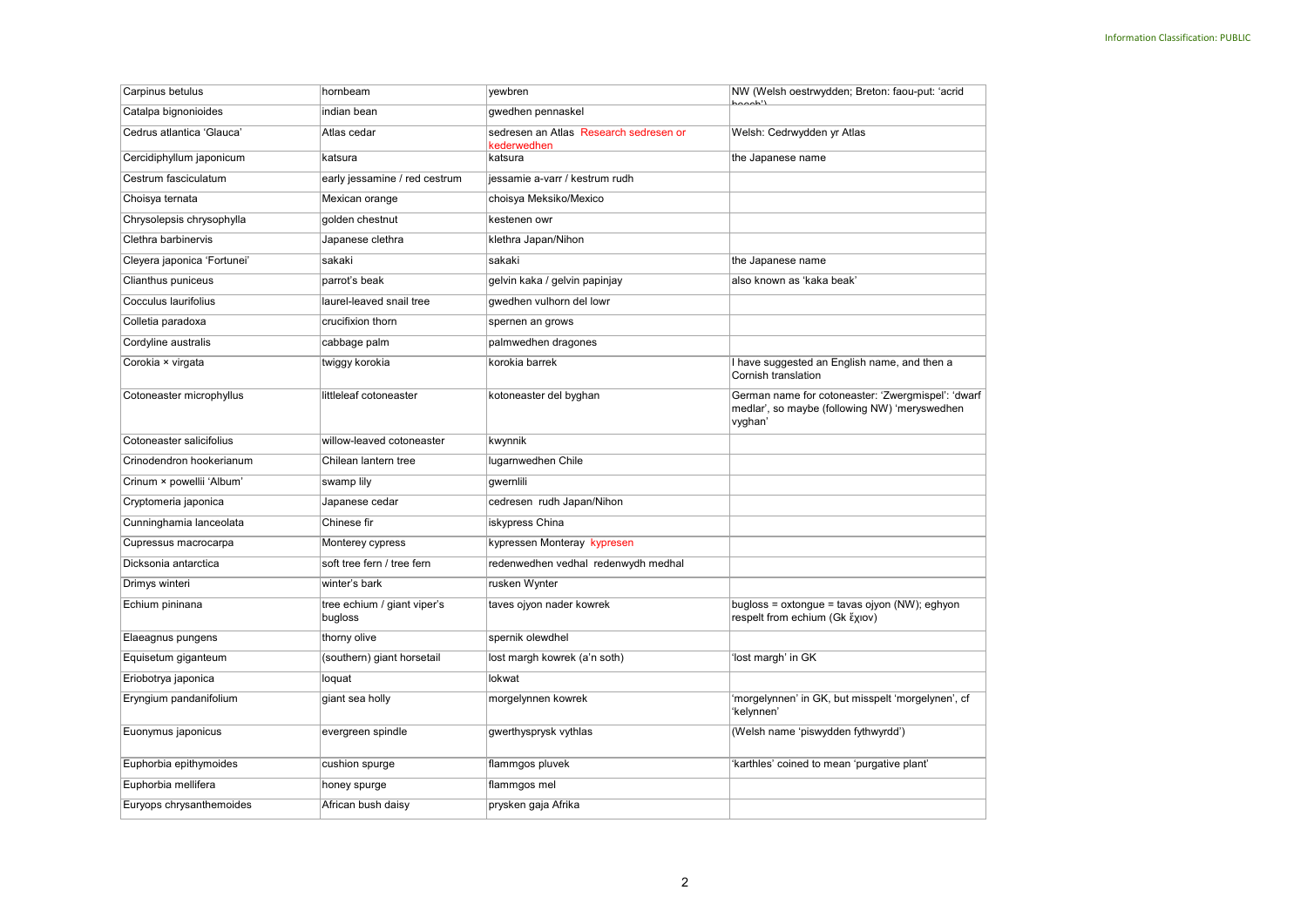| Fagus sylvatica 'Purpurea'       | copper beech                                           | fowen rudhlas                      |                                                                                                                                                       |
|----------------------------------|--------------------------------------------------------|------------------------------------|-------------------------------------------------------------------------------------------------------------------------------------------------------|
| Farfugium japonicum              | leopard plant / tractor seat plant                     | les lewpard / les esedh jynn-tenna |                                                                                                                                                       |
| Fascicularia bicolor             | 'two-colour bundle plant'                              | bromelles diwliw                   | suggested English and Cornish names from the<br>Latin; can't find any real examples                                                                   |
| Fatsia japonica                  | fatsi / glossy-leaf paper plant                        | ethbys Japan/Nihon                 | (German: Zimmeraralie: 'indoor spikenard')                                                                                                            |
| Fatsia polycarpa                 | green fingers                                          | ethbys glas                        |                                                                                                                                                       |
| Ficus carica                     | fig                                                    | figbren                            | <b>NW</b>                                                                                                                                             |
| Fremontodendron californicum     | California flannelbush                                 | prysken-wlanen Kaliforni           |                                                                                                                                                       |
| Fuchsia magellanica              | hummingbird fuchsia                                    | dagrow Duw edhen-sia               | dagrow Duw and edhen si in GK                                                                                                                         |
| Fuchsia magellanica var. molinae | maiden's blush fuchsia                                 | dagrow Duw rudhans moren           |                                                                                                                                                       |
| Fuchsia splendens                | Mexican tree fuchsia                                   | dagrow Duw Meksiko                 |                                                                                                                                                       |
| Gaultheria mucronata             | prickly heath                                          | grug spernek                       |                                                                                                                                                       |
| Geranium palmatum                | Canary Island geranium / Canary<br>Island crane's-bill | gelvin garan Kanari                | gelvin garan in GK                                                                                                                                    |
| Ginkgo biloba                    | maidenhair tree / ginkgo                               | gynkgo dewlappa                    | Welsh coeden ginco / coeden gwallt y forwyn<br>('maidenhair tree'); French: arbre aux quarante écus;<br>Breton and German just give the name 'ginkgo' |
| Grevillea robusta                | silk oak / Australian silver oak                       | grevillea owrlin                   | Dutch name: australische zilvereik                                                                                                                    |
| Grevillea rosmarinifolia         | rosemary grevillea                                     | grevillea rosmari                  |                                                                                                                                                       |
| Griselinia littoralis            | kapuka                                                 | kapuka (arvor)                     | Māori name: kāpuka                                                                                                                                    |
| Hamamelis × intermedia 'Diane'   | hybrid witch hazel                                     | kammgollen myskreydhys             | German Zaubernuss ('magic nut'); English origin<br>said to be 'wice', meaning pliant or bendable;<br>suggested Cornish name based on that origin      |
| Hebe cupressoides                | whipcord hebe                                          | hebe hwyppgord                     | have made 'hebe' feminine as it is a plant and is<br>named after the Greek goddess of youth                                                           |
| Hebe diosmifolia                 | dwarf hebe                                             | hebe vyghan<br>hebe vian           |                                                                                                                                                       |
| Hedychium gardnerianum           | Kahili ginger lily                                     | jynjer Kahili/jynjyber Kahili      | French name: 'langose'                                                                                                                                |
| Hoheria populnea                 | New Zealand mallow                                     | malwen Mordir Nowydh               | Welsh: hocyswydden Seland Newydd                                                                                                                      |
| Hydrangea macrophylla            | mop heads                                              | roskowlys del bras                 | Welsh: trilliw ar ddeg / seithliw'r enfys; Breton roz-<br>kaoulet ('curdled rose')                                                                    |
| llex aquifolium                  | holly                                                  | kelynnen kelyn                     | GK                                                                                                                                                    |
| llex aquifolium 'Bacciflava'     | yellow-berried holly                                   | kelynnen vor melyn kelyn mor melyn |                                                                                                                                                       |
| llex × altaclarensis             | Highclere holly                                        | kelynnen Highclere                 |                                                                                                                                                       |
| Jacaranda mimosifolia            | jacaranda / blue jacaranda                             | jakaranda / jakaranda glas         |                                                                                                                                                       |
| Juglans regia                    | walnut / common walnut                                 | gwedhen gnow frynk                 |                                                                                                                                                       |
| Knightia excelsa                 | rewarewa                                               | rewarewa                           | Māori name                                                                                                                                            |
| Koelreuteria paniculata          | pride of India                                         | gwedhen wernis gwydh gwernis       | Welsh: balchder india                                                                                                                                 |
|                                  |                                                        |                                    |                                                                                                                                                       |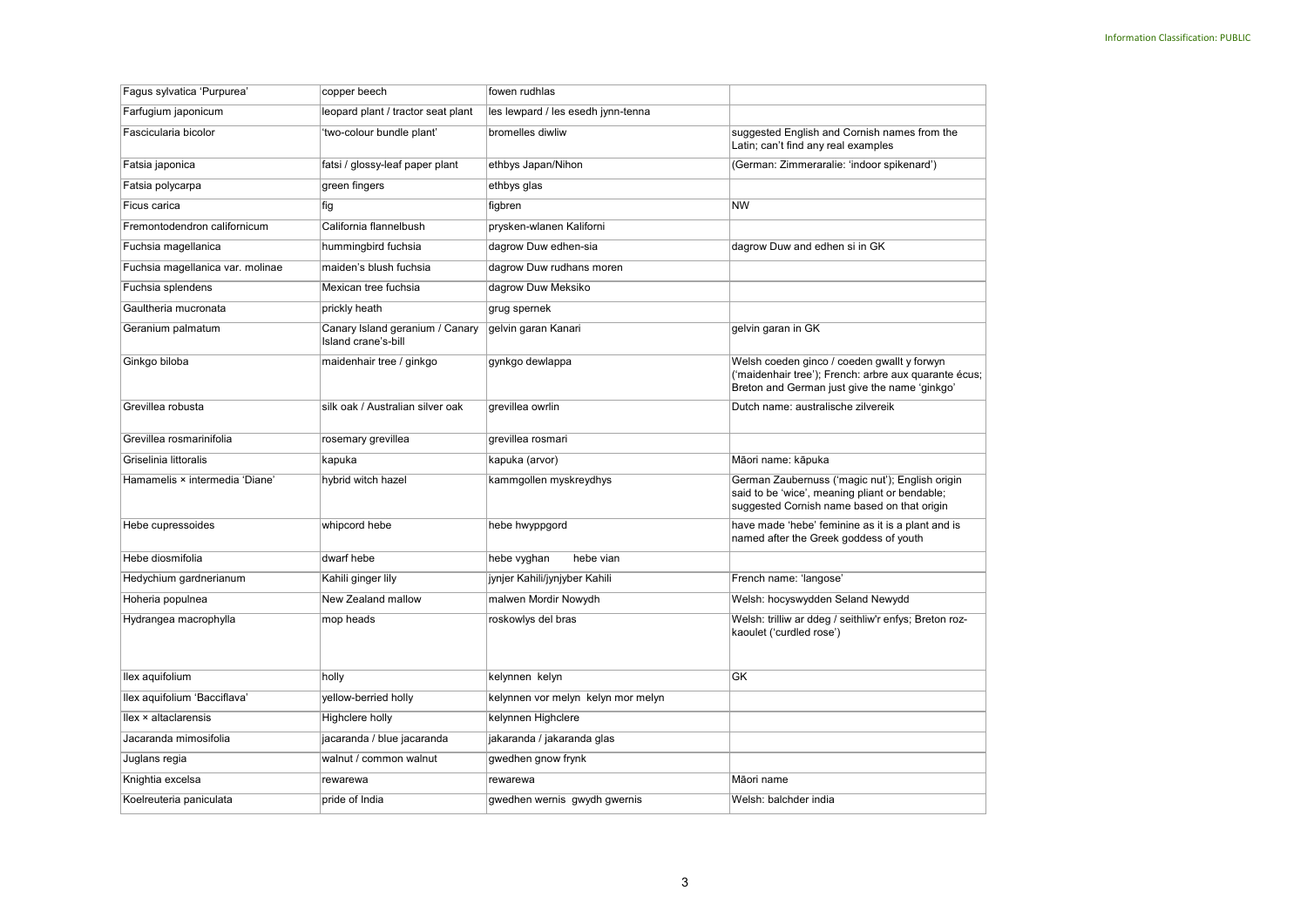| Kolkwitzia amabilis          | beauty bush                                   | les sort                                          | Chinese name: 蝟实 (wèi shí) a variation on<br>'hedgehog'; 'beauty bush' seems to be exclusively<br><b>Fnalish</b>                                           |
|------------------------------|-----------------------------------------------|---------------------------------------------------|------------------------------------------------------------------------------------------------------------------------------------------------------------|
| Laurus azorica               | Azores laurel                                 | lowrwydh Azores                                   |                                                                                                                                                            |
| Laurus nobilis               | bay laurel / bay tree                         | baywedhen                                         | GK (though only collective form given)                                                                                                                     |
| Leptospermum scoparium       | New Zealand tea tree / mānuka                 | manuka                                            | Māori name: mānuka; plant called this in English in                                                                                                        |
| Leycesteria formosa          | Himalayan honeysuckle /<br>pheasant berry     | mab lomm<br>mab lobm                              | Welsh name: Bachgen llwm: 'poor/bare boy'                                                                                                                  |
| Liriodendron tulipifera      | tulip tree                                    | gwedhen dulyfant gwydh tulyfant                   |                                                                                                                                                            |
| Lophomyrtus bullata          | ramarama                                      | ramarama                                          | Māori name                                                                                                                                                 |
| Luma apiculata               | Chilean myrtle / temu                         | myrtwedhen Chile                                  |                                                                                                                                                            |
| Magnolia × soulangeana       | saucer magnolia                               | gwedhen Magnol padellik gwydh Magnol padelik      |                                                                                                                                                            |
| Mahonia aquifolium           | Oregon grape                                  | mahonya del kelynnek/kelydnek                     | Welsh name: Mahonia dail celynnog                                                                                                                          |
| Mahonia japonica             |                                               | mahonya Japan/Nihon                               |                                                                                                                                                            |
| Metasequoia glyptostroboides | dawn redwood                                  | gorwedhen China gwedhen rudh hensekoya an<br>dowr | Breton name: Gourgwezenn Sina ('Chinese man<br>tree')                                                                                                      |
| Morus nigra                  | black mulberry                                | mor bren du morwedhen dhu                         | 'morbren' in NW; Nance 55                                                                                                                                  |
| Myrtus communis              | myrtle                                        | myrtwedhen                                        | NW Nance 55                                                                                                                                                |
| Olea europea                 | olive                                         | olewbren                                          | <b>NW</b>                                                                                                                                                  |
| Olearia macrodonta           | New Zealand holly                             | kelynnen Mordir Nowydh                            | Welsh name: llwyn-llygad-y-dydd celynnog: 'holly-like<br>eye-of-the-day-bush'                                                                              |
| Olearia paniculata           | akiraho                                       | akiraho                                           | akiraho is Māori name, though the German entry<br>suggests that the Māori is 'akeake'; Welsh name:<br>llwyn-llygad-y-dydd paniclaidd: '?tufted eye-of-the- |
| Osmanthus heterophyllus      | holly osmanthus / holly olive                 | osmanthus del kelyn                               | German name: Stachelblättrige Duftblüte 'spiny-<br>leaved scented blossom'; French name: osmanthe à<br>feuilles de houx 'holly-leaved osmanthus'           |
| Osmanthus × burkwoodii       | Burkwood cross osmanthus                      | osmanthus Burkwood                                |                                                                                                                                                            |
| Pelargonium quercifolium     | oakleaf geranium / oakleaf<br>crane's-bill    | gelvin garan del derow                            |                                                                                                                                                            |
| Phoenix canariensis          | pineapple palm / Canary Island<br>date palm   | palmwedhen Kanari                                 | Spanish: palma canaria                                                                                                                                     |
| Pinus nigra pallasiana       | Crimean pine                                  | pinbren Krym                                      |                                                                                                                                                            |
| Pinus radiata                | Monterey pine                                 | pinbren Monterey                                  | Welsh: Pinwydden Monterey                                                                                                                                  |
| Pittosporum eugenioides      | lemonwood / tarata                            | keuspren tarata                                   | tarata is probably the Māori name                                                                                                                          |
| Pittosporum patulum          | spreading pittospore / spreading<br>pitchseed | keuspren kramya                                   | can't find any names other than the Latin; the<br>English and Cornish names are suggested<br><u>ranalationa anhe</u>                                       |
| Pittosporum tenuifolium      | kōhūhū                                        | keuspren kohuhu                                   | Welsh: Ilwyn cohwhw ('kōhūhū bush')                                                                                                                        |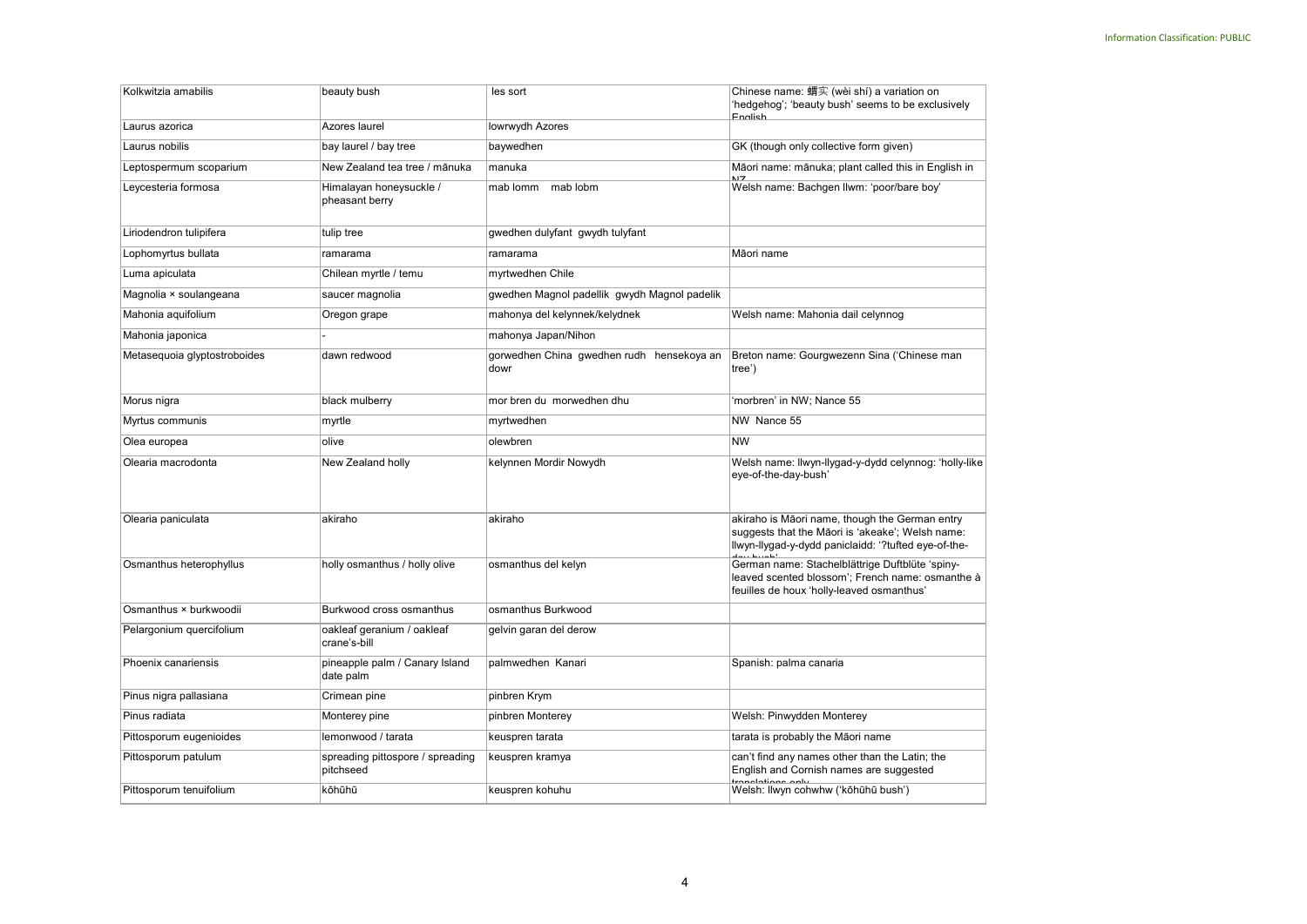| Pittosporum tenuifolium 'Tom Thumb'  | Tom Thumb kōhūhū                | keuspren kohuhu Tom thumb         | Breton: Tom Thumb; French: Tom Pouce                                                  |
|--------------------------------------|---------------------------------|-----------------------------------|---------------------------------------------------------------------------------------|
| Pittosporum tenuifolium 'Variegatum' | variegated kōhūhū               | kohuhu brygh                      |                                                                                       |
| Pittosporum tobira                   | Japanese cheesewood             | keusprenn Japan/Nihon             | French: Pittospore du japon; German: Chinesischer<br>Klebsame ('Chinese sticky-seed') |
| Platanus × hispanica                 | London plane                    | plattwedhen Loundres              | Welsh: planwydden Llundain                                                            |
| Podocarpus henkelii                  | Henkel's yellowwood             | fugewinen Henkel                  | Afrikaans: Henkel-se-Geelhout; Xhosa/Zulu: umsonti                                    |
| Podocarpus macrophyllus              | yew plum pine / Buddhist pine   | fugewinen bloumen                 | [German: Großblättrige Steineibe ('large-leaved<br>stone yew')]                       |
| Podocarpus salignus                  | Willow-leaved podocarp          | fugewinen del helyk               | known in Chile as mañío (de hojas largas)                                             |
| Polygala myrtifolia                  | myrtle-leaf milkwort            | lethles del myrt                  |                                                                                       |
| Prunus dulcis                        | Almond                          | alamandwedhen                     |                                                                                       |
| Prunus incisa 'Kojo-no-mai'          | Contorted cherry / Fuji cherry  | kereswedhen Fuji                  | Welsh name: coeden geirios Fuji                                                       |
| Prunus Iusitanica                    | Portuguese laurel (cherry)      | lowrgereswedhen Portyngal         | Welsh name: Coeden lawrgeirios Portiwgal                                              |
| Prunus padus                         | Bird cherry                     | kereswedhen edhen                 | Irish name: donnroisc (brown-eye/brownwood-eye)                                       |
| Prunus 'Royal Burgundy'              | Cherry 'Royal Burgundy'         | kereswedhen 'Royal Burgundy'      |                                                                                       |
| Pseudopanax arboreus                 | Five Finger                     | quwbren Puahou                    | Māori name: Puahou                                                                    |
| Pseudopanax colensoi                 | Mountain Ivy Tree               | guwbren Colenso                   |                                                                                       |
| Pseudopanax crassifolius             | Horoeka / lancewood             | guwbren del tew                   |                                                                                       |
| Pseudopanax ferox                    | Toothed Lancewood / Horoeka     | guwbren densek                    |                                                                                       |
| Pseudopanax lessonii 'Trident'       | Houpara 'Trident'               | guwbren triforgh                  |                                                                                       |
| Pseudowintera colorata               | Mountain Horopito / Pepper Tree | prysken Horopita                  |                                                                                       |
| Quercus cerris                       | Turkey Oak                      | derowen Turki                     | Welsh name: Derwen Twrci                                                              |
| Quercus ilex                         | Holm Oak                        | glastanen                         | from GK; Welsh name: Prinwydden ('rare tree') /<br>Derwen fythwyrdd ('evergreen oak') |
| Quercus × crenata 'Lucombeana'       | Lucombe Oak                     | derowen Lucombe                   | hybrid from William Lucombe's nursery in Exeter                                       |
| Rhaphiolepis umbellata               | Yeddo Hawthorn                  | bleyn skansek Yeddo               | 'Yeddo' is a version of 'Edo', former name of Tōkyō                                   |
| Rhododendron 'Pink Ruffles'          | Rhododendron 'Pink Ruffles'     | grugros 'kryghyow rudhvelyn'      | Breton name for rhododendron: brug-roz ( = grug-                                      |
| Ribes sanguineum                     | <b>Flowering Currant</b>        | prysken goryns bleujowyek         | Welsh name: Ilwyn cwrens blodeuog ('flowery<br>currant bush')                         |
| Ruscus aculeatus                     | <b>Butcher's Broom</b>          | kelynnen vyghan                   | Breton name: bug                                                                      |
| Russelia equisetiformis              | <b>Coral Plant</b>              | les tanweyth                      | other English names: firecracker plant, fountain bush                                 |
| Saxegothaea conspicua                | Prince Albert's Yew             | fugewinen Pennsevik Albert        |                                                                                       |
| Sequoia sempervirens                 | Coast Redwood                   | sekoya an arvor                   | following NW                                                                          |
| Solanum laciniatum                   | Kangaroo Apple                  | moghles kangarou                  |                                                                                       |
| Sophora microphylla                  | Small-leaved Kowhai             | kowhai del byghan kowhai del bian | Māori name for genus: kōwhai                                                          |